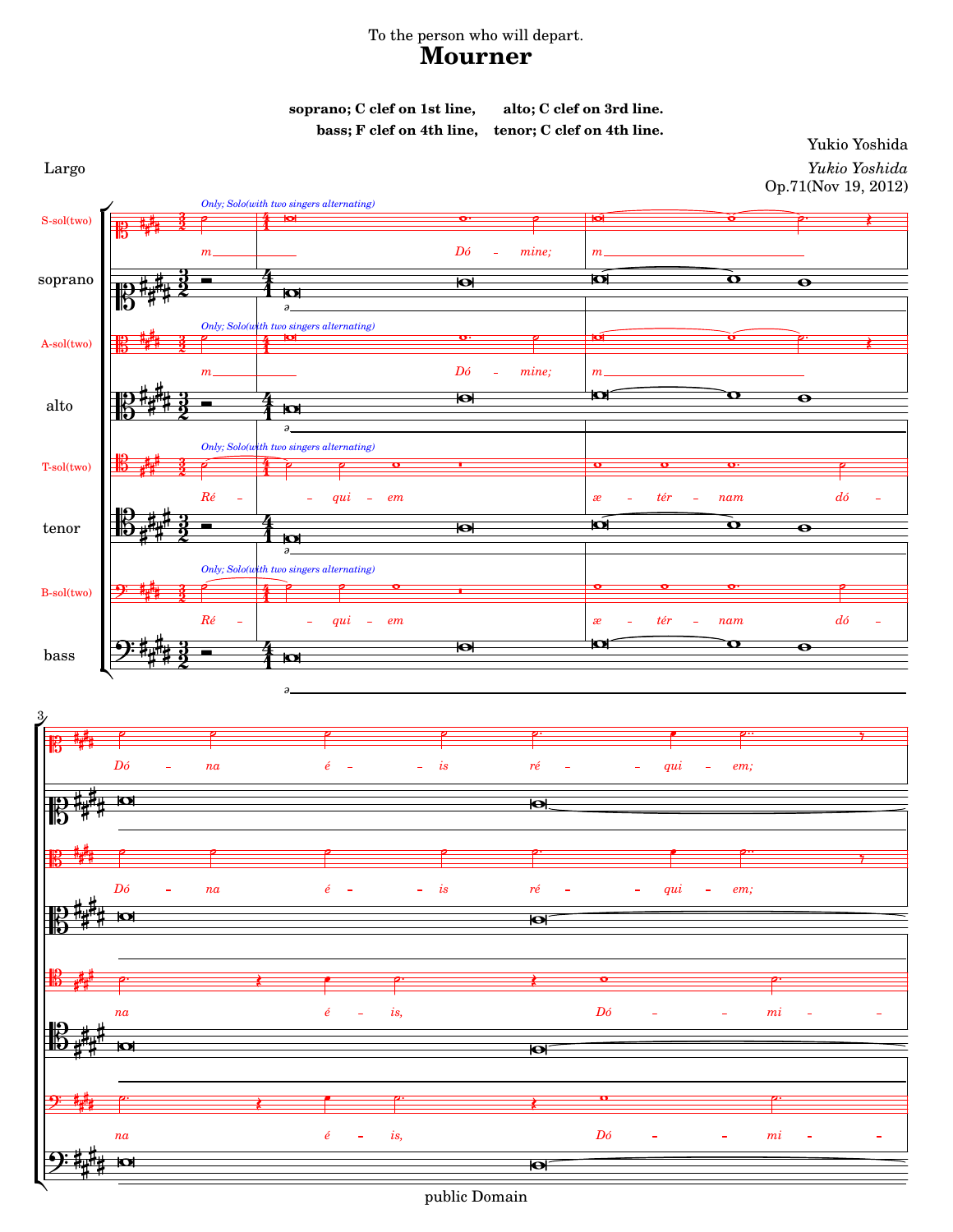

*[Melisma\(sung to syllable\) each persons is free to close. But, Playing musical instruments can continue to the end.](textedit:///mnt/c/yukio/sheet-poem.com/2012-2015/2012/mourner/mourner-cv.ly:1109:13:14)*

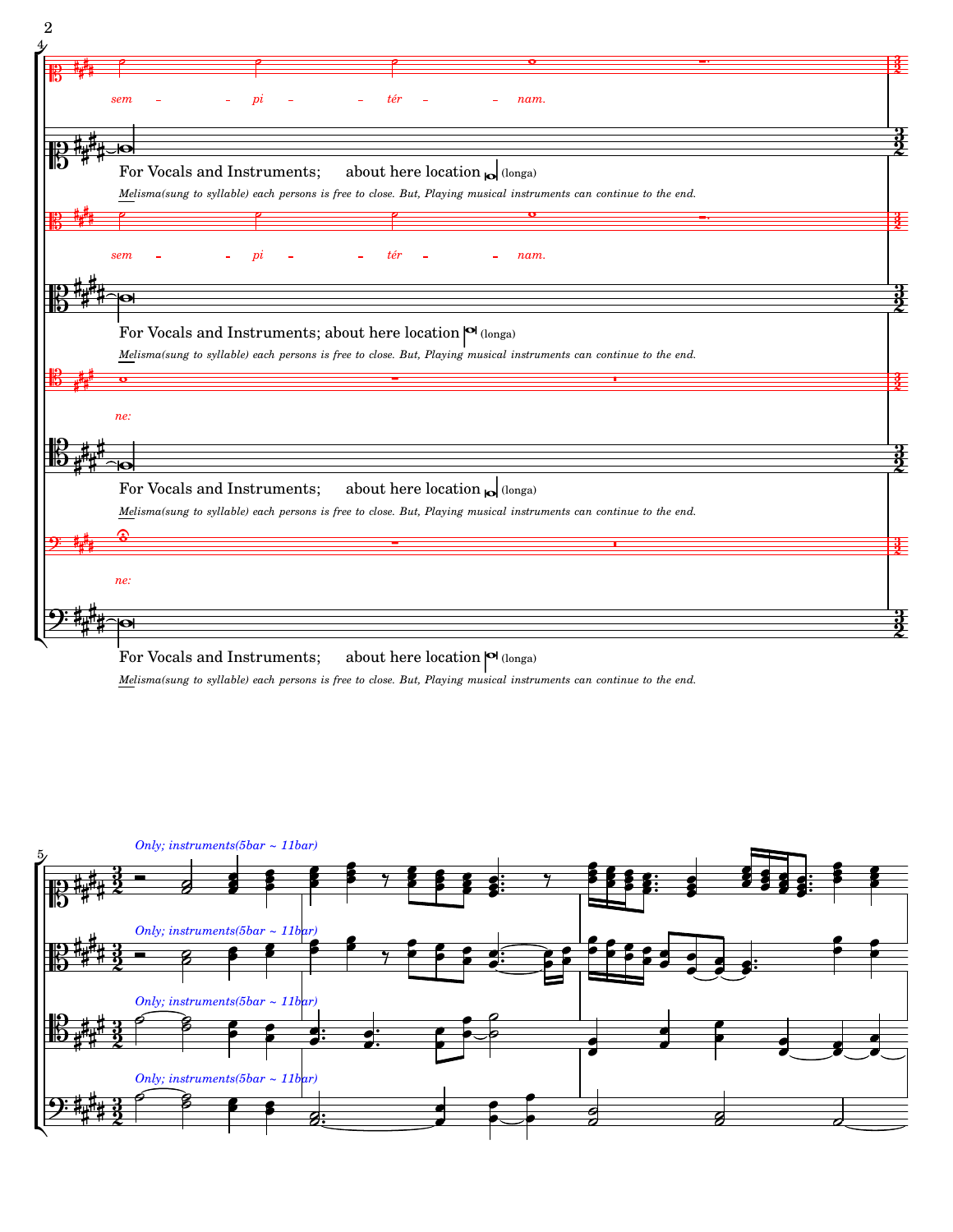



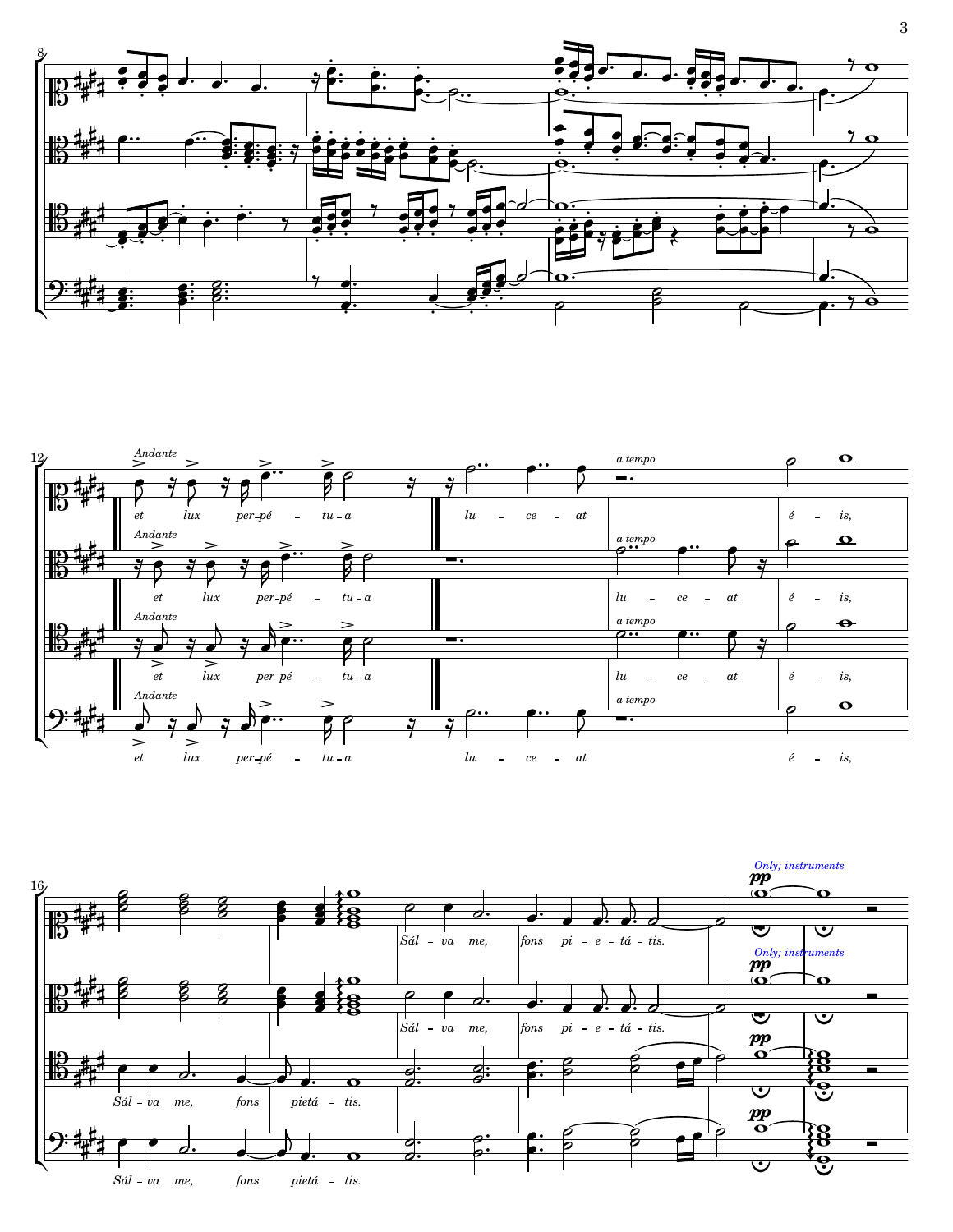







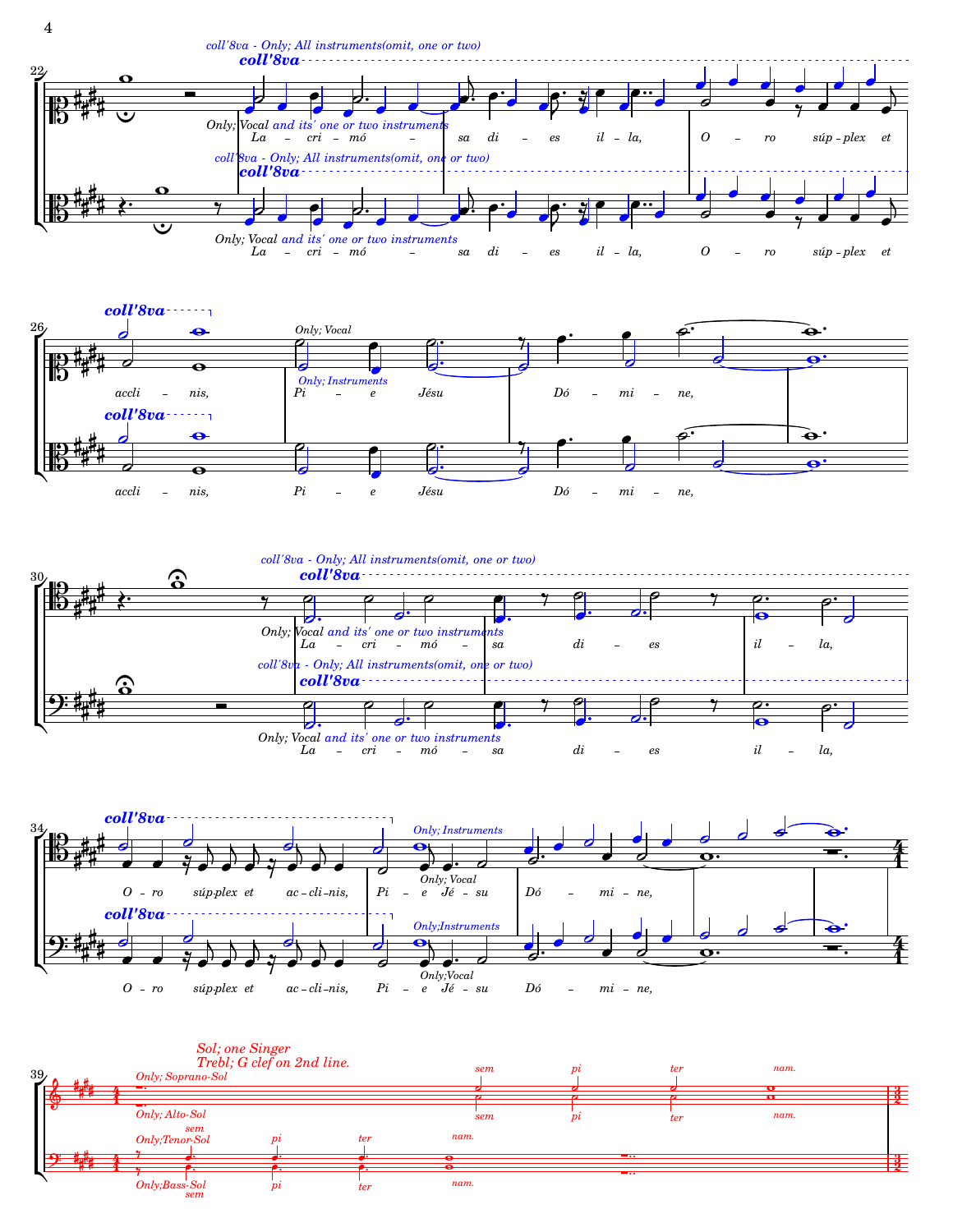



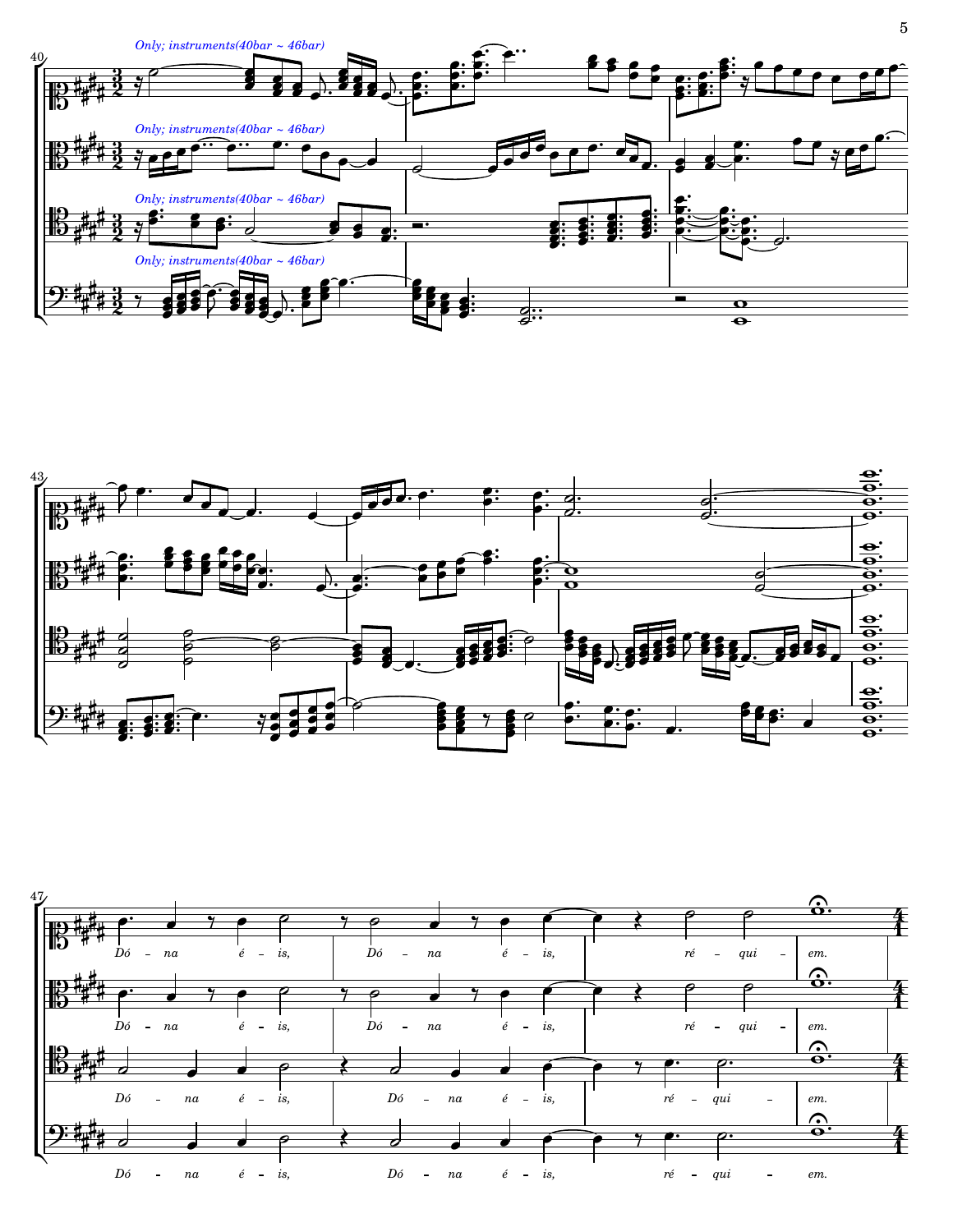

*[Coda](textedit:///mnt/c/yukio/sheet-poem.com/2012-2015/2012/mourner/mourner-cv.ly:232:0:1)*